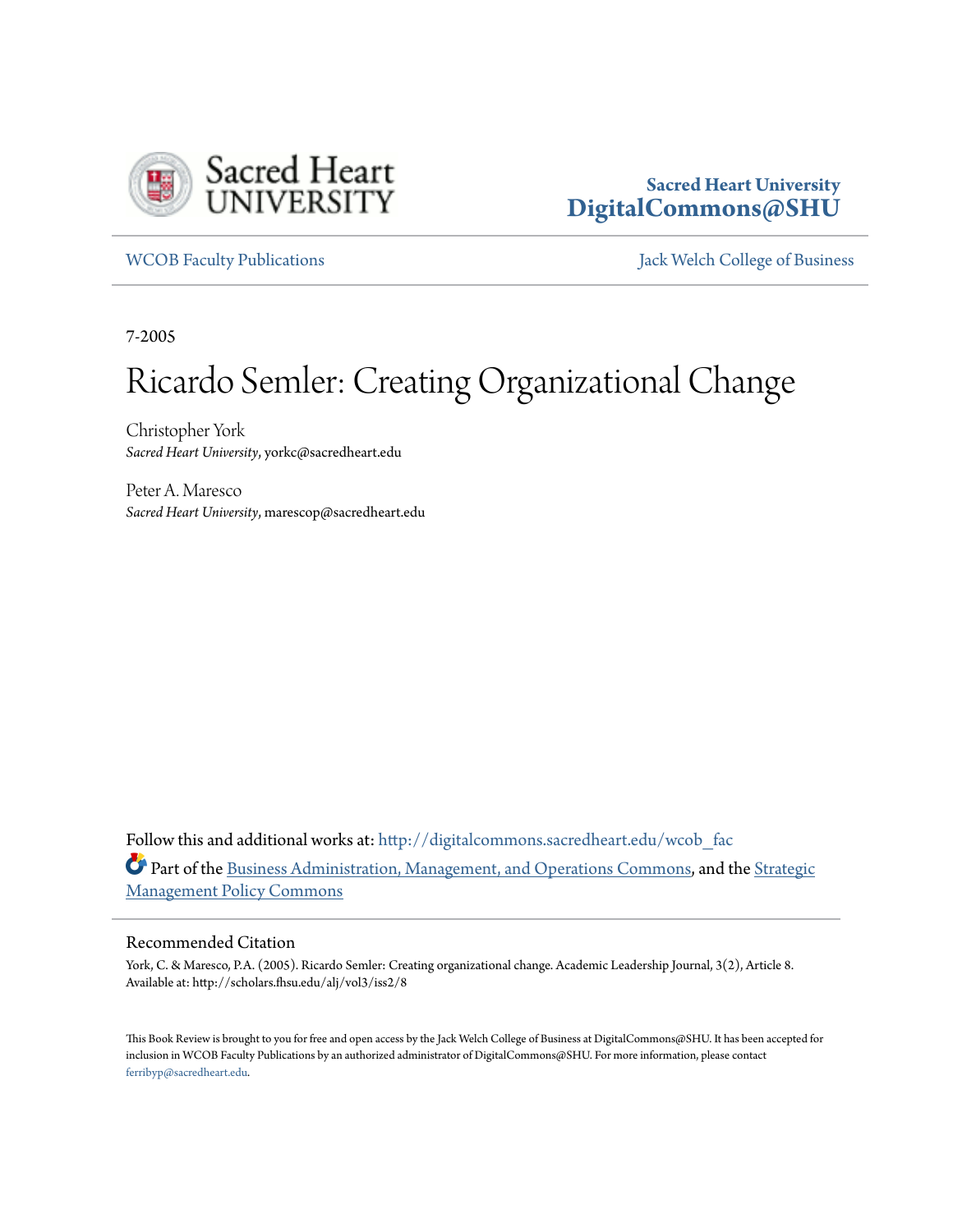## **Academic Leadership Journal**

### **Overview**

Semco S.A., founded by Antonio Semler in 1912, was a traditionally managed industrial equipment company, located in Sao Paulo, Brazil. Today Semco S.A. manufactures pumps used to empty oil tankers, high volume industrial dish washers, cooling units for air conditioners and various types of industrial mixers for the food industry. Upon retirement in 1980 control of the company was transferred to his son, Ricardo Semler, who subsequently instituted an employee-friendly and employee empowered management system that has come to represent a model of worker empowerment free of the left wing political rhetoric having philosophical roots reaching back in history and that flowered episodically during the 19<sup>th</sup> and 20<sup>th</sup> centuries. As noted by many scholars, the management of any enterprise requires that someone exercise control over the plan, the process, and the factors of production in order for an economically viable product or service to emerge. In the 20 years since he assumed the role of president and CEO, sales have grown at a 24 percent annual rate. Since 1996 alone, profits have tripled and employment has gone from 350 to 2,500. The annual turnover of employees averages less than one percent against an industry average closer to 20 percent.

Based on examples drawn primarily from Semler's self-reported experience, this paper suggests that managers should consider removing some levels of company imposed hierarchical control from the workforce so that the workers own self-ordering behavior can intervene in the process and in the allocation of the factors of production. Planning and monitoring adherence to the plan, however, would remain the provinces of management.

Semler set forth his views in a Harvard Business Review article.

*"I believe in responsibility but not in pyramidal hierarchy. I think that strategic planning and vision are often barriers to success. I dispute the value of growth. I don't think a company's success can be measured in numbers, since the numbers ignore what the end user really thinks of the product and what the people who produce it really think of the company. I question the supremacy of talent, too much of which is as bad as too little. I'm not sure I believe that control is either expedient or desirable." … "I did try to reconstruct the company so that Semco could govern itself on the basis of three values: employee participation, profit sharing, and open information systems." "Participation gives people control of their work, profit sharing gives them a reason to do it better, information tells them what's working and what isn't" (HBR, p.4).*